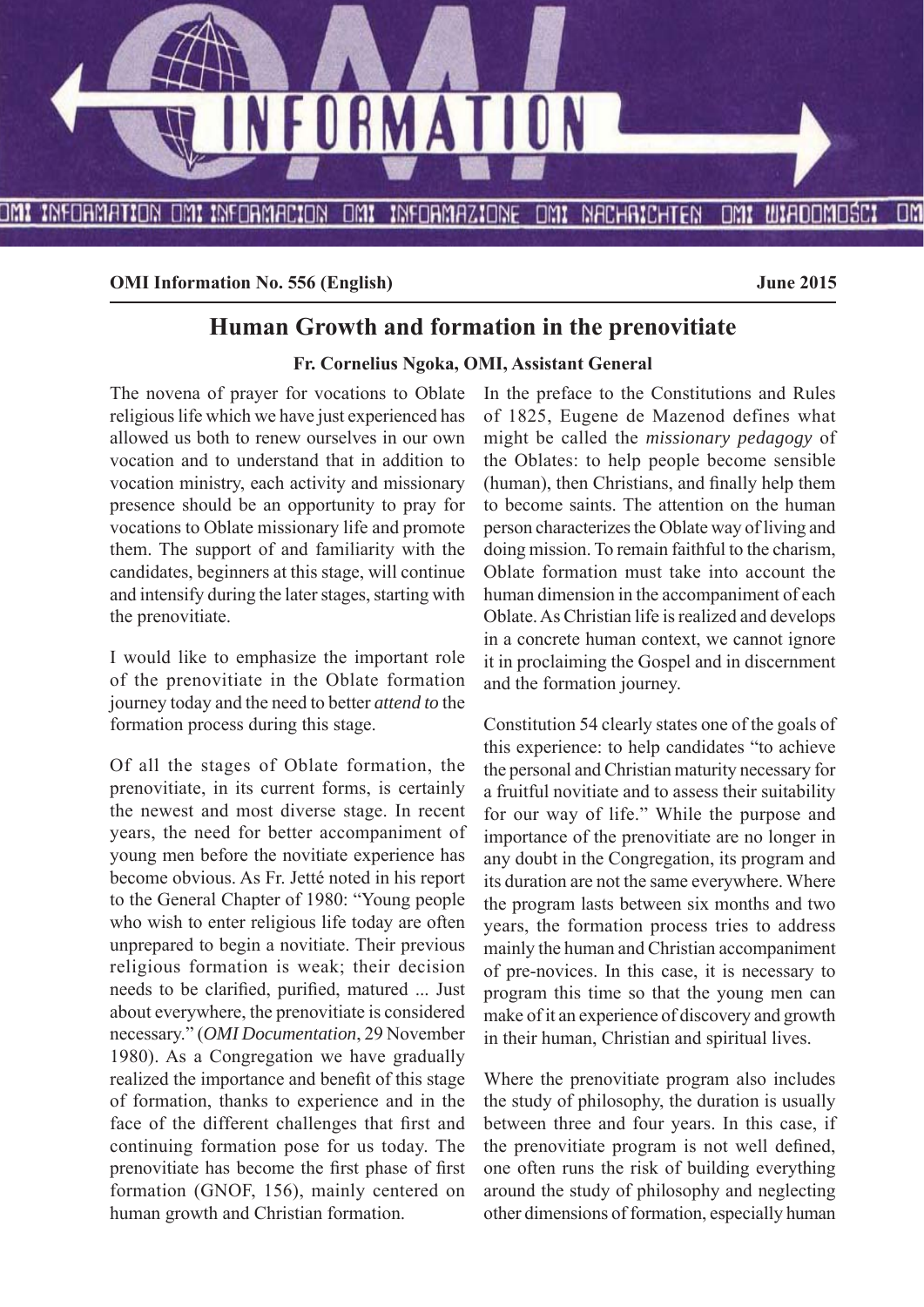accompaniment, Christian and spiritual formation. Whatever the duration or the system followed, the question is to ascertain whether the current prenovitiate programs help to accompany the candidates and prepare them for the crucial stage of the novitiate. We are often tempted to forget or even ignore the main objectives of this formation stage in the development of its program.

In July 2014, while meeting in Aix-en-Provence for a formation session, prenovitiate formators had the opportunity to share and listen to their experiences about the objectives and the current prenovitiate programs. At the end of the session, and despite the diversity of experiences, the formators, among other things, became deeply aware that the prenovitiate is a time of preparation for the novitiate which consists in getting to know the candidates better and accompanying them so that they can better understand and better respond to God's call. Human growth and Christian formation are two areas to which the prenovitiate stage must pay particular attention, in the context of community life. We must take time to accompany each pre-novice; this implies full-time formators, well-prepared and supported by a stable team. The lack of a clear formation plan can easily lead to improvisation of this formation phase. In many cases, one is often tempted to *fill in the gaps* with a variety of activities that do not really help young people deepen their vocation and know themselves better so as to grow.

In his message to prenovitiate formators, Father Louis Lougen recalled that the prenovitiate is the "door" to all Oblate formation and, consequently, formators should ensure the good health of this human "raw material" and the solidness of their spiritual formation.

It is indisputable that the accompaniment of young men at this stage of formation must consider the socio-cultural and ecclesial contexts where they come from and the concrete situations of their respective Units. However, to live Oblate formation as an experience of growth, freedom and internal coherence, a good human and Christian accompaniment that begins already at the prenovitiate seems essential. It is also necessary that our formators be ready and wellprepared for the challenge.

| <b>Holy See</b>                                                                                                                                                                             |                                                                                                                                                                                               |  |  |
|---------------------------------------------------------------------------------------------------------------------------------------------------------------------------------------------|-----------------------------------------------------------------------------------------------------------------------------------------------------------------------------------------------|--|--|
| <b>VATICAN</b><br>Oblate given new task                                                                                                                                                     | Mary Immaculate, as National Director of the<br>Pontifical Mission Societies in Guinea Bissau<br>for a five-year period.                                                                      |  |  |
| On May 6, 2015, the Vatican's Fides News Agency<br>carried this item:                                                                                                                       | The new National Director was born 61 years ago<br>in Italy. He was a missionary in Senegal since                                                                                             |  |  |
| On December 5, 2014 Cardinal Fernando Filoni,<br>Prefect of the Congregation for the Evangelization<br>of Peoples, appointed Rev. Father Giuseppe<br>GIORDANO, of the Missionary Oblates of | 1981, where he also served as National Director<br>of the PMS from 1999 to 2011. He has been in<br>Guinea Bissau since 2013, where he is parish<br>priest in Farim, in the diocese of Bissau. |  |  |
|                                                                                                                                                                                             |                                                                                                                                                                                               |  |  |

# **General Administration**

| <b>GENERAL SECRETARIAT</b><br>A new collaborator in the office | General House, are leaving Rome upon the<br>expiration of their contract at the end of June, |
|----------------------------------------------------------------|----------------------------------------------------------------------------------------------|
|                                                                | 2015. We are very grateful for their dedication                                              |
| The Secretary General, Fr. Marek JAZGIER,                      | and service in the past years.                                                               |
| informs us about changes in the Office of the                  |                                                                                              |
| General Secretariat.                                           | At this time, we welcome Ms. Flavia Sollazzo,                                                |
|                                                                | who started her work at the General Secretariat on                                           |
| As you may know, the Dominican Sisters, who                    | May 25, 2015. With the arrival of Ms. Sollazzo, we                                           |
| were our collaborators in the Offices at the                   | hope to re-establish a closer collaboration with you                                         |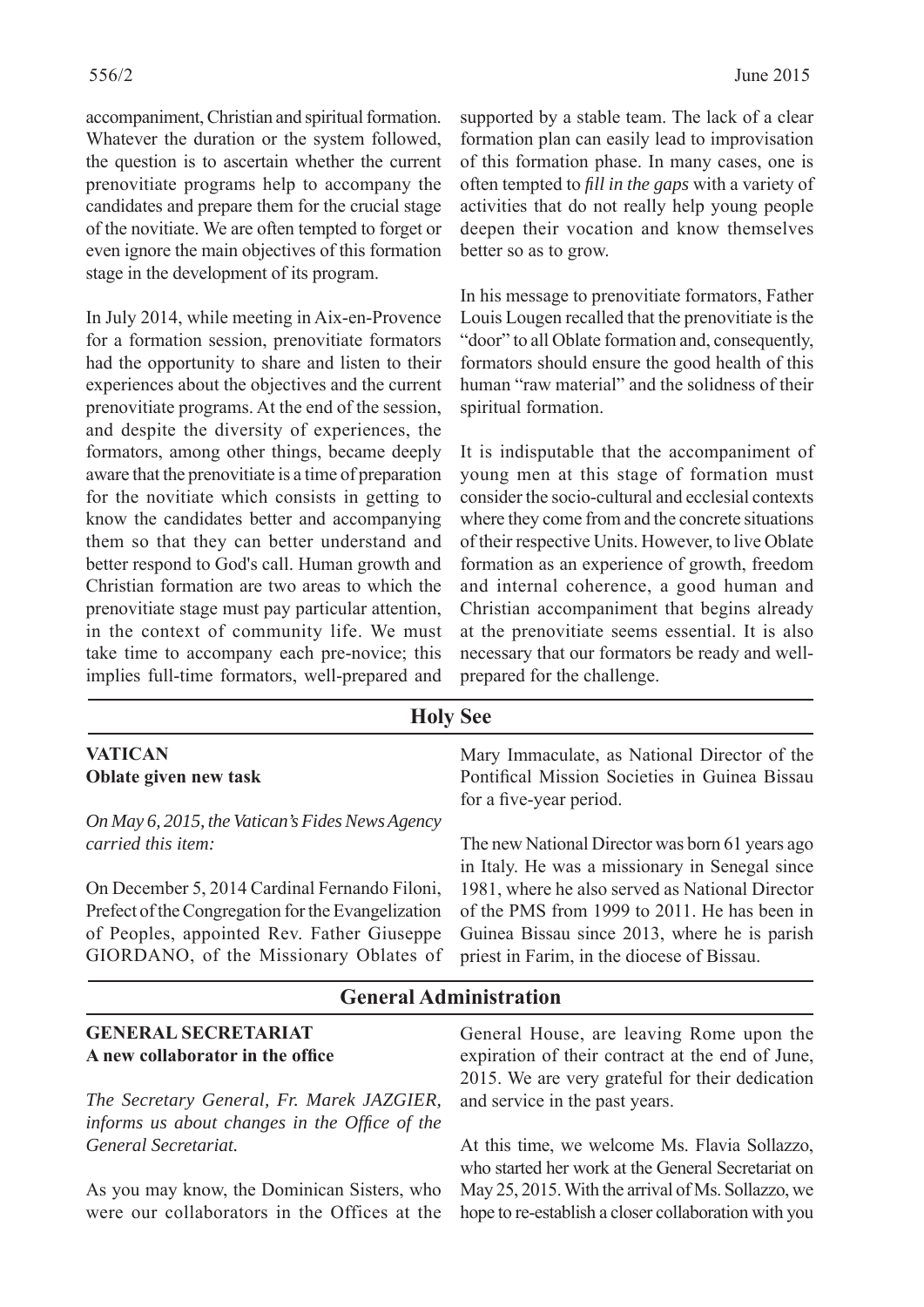as Superiors and with your Offices and Secretaries.

Please, take note that Flavia Sollazzo has all the credentials as the new office assistant at the General Secretariat, and can contact you on behalf of the Secretary General.

The contact information is unchanged:

- $gensec@omigen.org$  for the administrative issues
- $genstat@omigen.org$  for the consultations and statistics
- Tel. +39. 06 39 877 283 for the very urgent matters

### **GENERAL POSTULATION Good news from the Vatican**

On May 5, 2015, Pope Francis authorized the Vatican Congregation for the Causes of Saints to promulgate the decree for the beatification of Italian Oblate, Fr. Mario BORZAGA (1932- 1960), and his Laotian catechist, Paul Thoj Xyooj, both martyred in Laos 1960. Hopefully on June 2 of this year, the process of the 15 other Martyrs of Laos will come to the same conclusion. Five of the 15 are Laotians, five are priests from France and members of the Paris Foreign Mission Society, and another five are Oblates from France: Fr. Joseph BOISSEL (1909-1969), Fr. Vincent L'HÉNORET (1921- 1961), Fr. Louis LEROY (1923-1961), Fr. Jean WAUTHIER (1926-1967) and Fr. Michel COQUELET (1931-1961). Together with Fr. Borzaga, we hope to have six new Oblate martyrs beatified very soon.

On May 9, 2015, an initial meeting took place at the General House in Rome. The Superior General, Fr. Louis LOUGEN, met with the petitioner of the cause of Mario Borzaga and Paul Thoj Xyooj, the Provincial Superior of the Mediterranean Province, Fr. Alberto GNEMMI, and with its Vice Postulator, Fr. Angelo PELIS. Fr. Roland JACQUES, Vice Postulator for the cause of the 15 other Martyrs, representing its petitioners, the Bishops of Laos, as well as the Oblate Postulator General, Fr. Thomas KLOSTERKAMP, also took part in the meeting. The petitioners for both

causes suggested having a single celebration for beatification in the spring of 2016 in Laos or at a place in Europe. Thanksgiving masses in Italy and France might be organized as well. A decision about the time and the place of the beatification will be made by the Holy See, hopefully during the coming summer.

Here, in summary, once again, is the story of each of the Oblate candidates for beatification:

- In 1960, Fr. Mario Borzaga went on an apostolic trip to some villages but he never came back.
- In April and May 1961, Frs. Louis Leroy, Michael Coquelet and Vincent L'Hénoret were snatched from their missions in the Province of Xieng Khouang and savagely put to death.
- Fr. John Wauthier was a tireless apostle of the refugees and stood up for justice on their behalf. In 1967, another faction in Laos ambushed and killed him.
- In 1969, it was the turn of Fr. Joseph Boissel, 60, a veteran of the Laos mission. He was ambushed on his way to an isolated Christian community and executed. (*Thomas Klosterkamp, Oblate Postulator General)*

### **JPIC GENERAL SERVICE Director meets with ambassadors about Africa**

On May 21, 2015, Fr. Kennedy KATONGO, Director of the Oblates' JPIC office, was invited to join other religious leaders at a special briefing session with Ambassador Phillip Carter, of the United States Africa Command, and Ambassador Kenneth Hackett, United States Ambassador to the Holy See. The meeting was held at the residence Ambassador Hackett.

During the briefing, Ambassador Carter outlined activities of the U.S. government in Africa. In the conversations with the religious leaders present at the meeting, there were discussions about current issues affecting Africa. These included the Ebola crisis and Boko Haram in West Africa;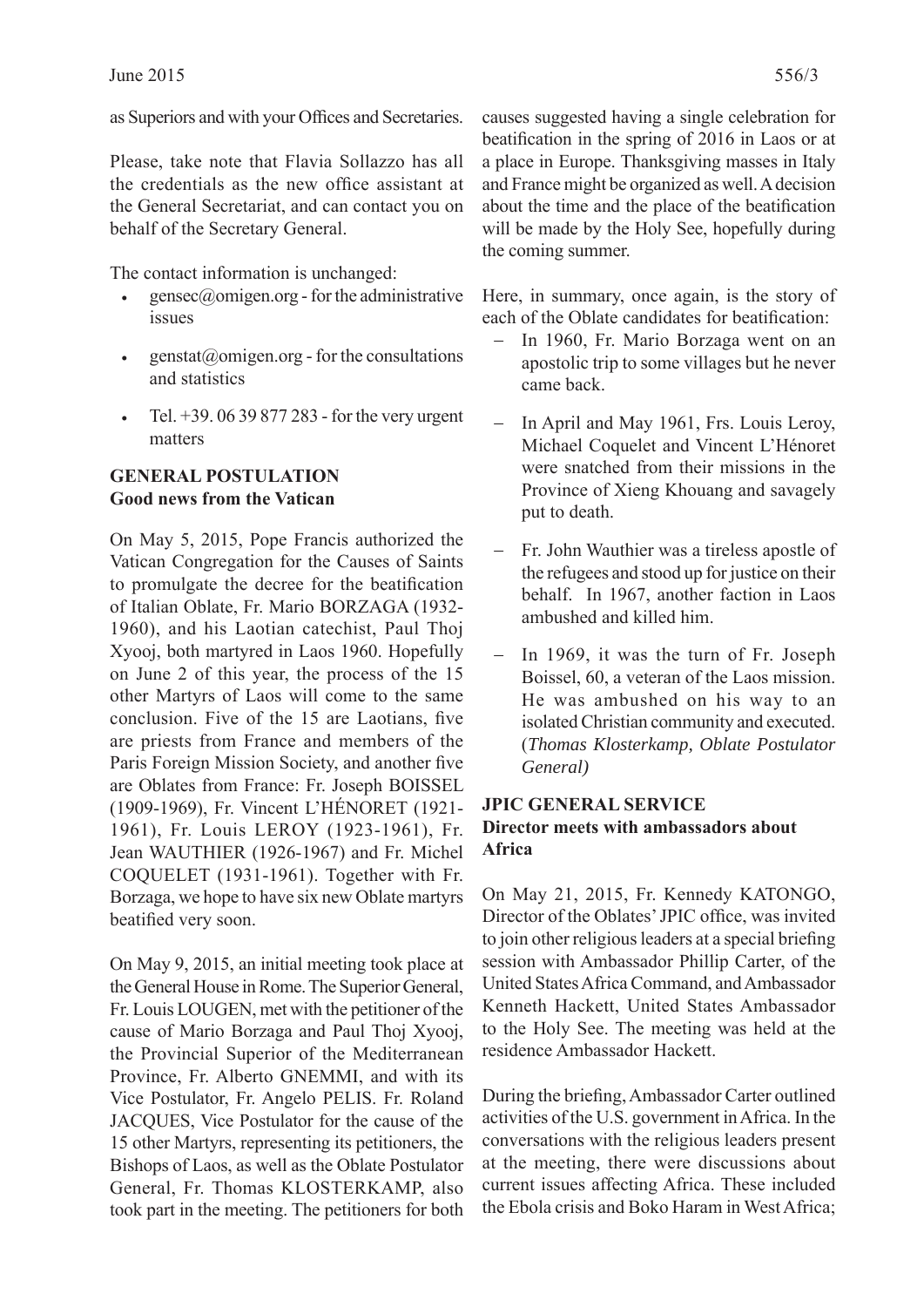the plight of the Migrants in Libya; the problem of Al Shabab in Eastern Africa; the crisis in Burundi; the xenophobic attacks in South Africa; democracy and good governance and a host of other developmental issues.

#### **Europe**

#### **SPAIN European Joint Session in Pozuelo**

The Joint Session of the European Oblate Interprovincial Conference (CIE) with the Central Government recently took place in Pozuelo, Madrid, on 13-17 April, as about 50 Oblates gathered from across the region to meet around the general theme of Discerning a New Spirit – Beginning a New Journey.

In the five days together, there was open sharing of experiences of mission, plenty of discussion around the issues facing Oblates in Europe today and a respectful listening to and learning from each other. Fr. Ray WARREN, as Acting President of the CIE, set the tone in his welcome address in which he recognised that for this encounter, we are a community together. A sense of fraternity, openness to each other and free discussion characterised the days spent together. Each day comprised prayer and the Eucharist in the chapel dominated by an image of the 22 Oblate Martyrs (and one layman), presentations on particular themes followed by small group discussions and plenary sessions, plenty of conversation over the table and social time together. Judith King, a laywoman from Ireland, acted as facilitator and kept us focused on the task with her competent and gentle presence.

Fabio CIARDI led us in a day of retreat, speaking on the theme of Prophets of a New World. Drawing from the Constitutions and Rules, the experience of St. Eugene, and scripture, he helped us reflect on our mission to proclaim the Word in the light of the changing face of Europe. Fr. Pierre de Charentenay, SJ, helped us reflect on The Church and Europe Today, beginning with the provocative statement that "Europe" was a Christian continent". To respond to the situation today, the Church needs to deepen its spirituality, remain faithful to the Gospel, live more authentically and bring light upon what others would prefer to hide.

Three main themes were addressed during the Joint Session. The first, on Crossing Borders, looked at the experiences of a growing number of Oblates from elsewhere who come to work in the European mission, with testimonies from Fr. Joseph RAJ and Fr. Alex JOSEPH. Ways of better integrating such Oblates into the mission were explored as were the induction process for both the Oblate and the receiving community.

The second theme derived from the call of Pope Francis; a morning was given over to discussion of Going out to those on the peripheries', a rich concept for Oblates called to evangelise the poor and most abandoned. Fr. Leo PHILOMIN spoke of his mission in Darndale, a parish on the periphery of Dublin where he saw his task as "keeping alive the flame of faith".

The third theme concerned Oblate structures in Europe. The Provincials of France (Fr. Vincent GRUBER), Mediterranean (Fr. Alberto GNEMMI) and Central Europe (Fr. Stefan OBERGFELL) spoke of the good and bad experiences of unification. Fr. Chicho ROIS spoke of the process involved, stressing that restructuring must be to improve Oblate life and mission and that it can't succeed without conversion and the engagement of every Oblate. Various scenarios and implications were discussed and it became clear that for restructuring to proceed, there was a need for Oblates in Europe to have a change of mind-set, to look beyond national identities as primary, and to see themselves as Oblates first, at the service of mission.

Father General addressed the assembly on the last day, blessing and encouraging the Oblates of the Region. He made three calls: to find more ways to interrelate and integrate across the European Region, East and West; to create a vocations strategy for the Region; and to create 8-10 communities, international in character, places of intense living of the Oblate charism, engaged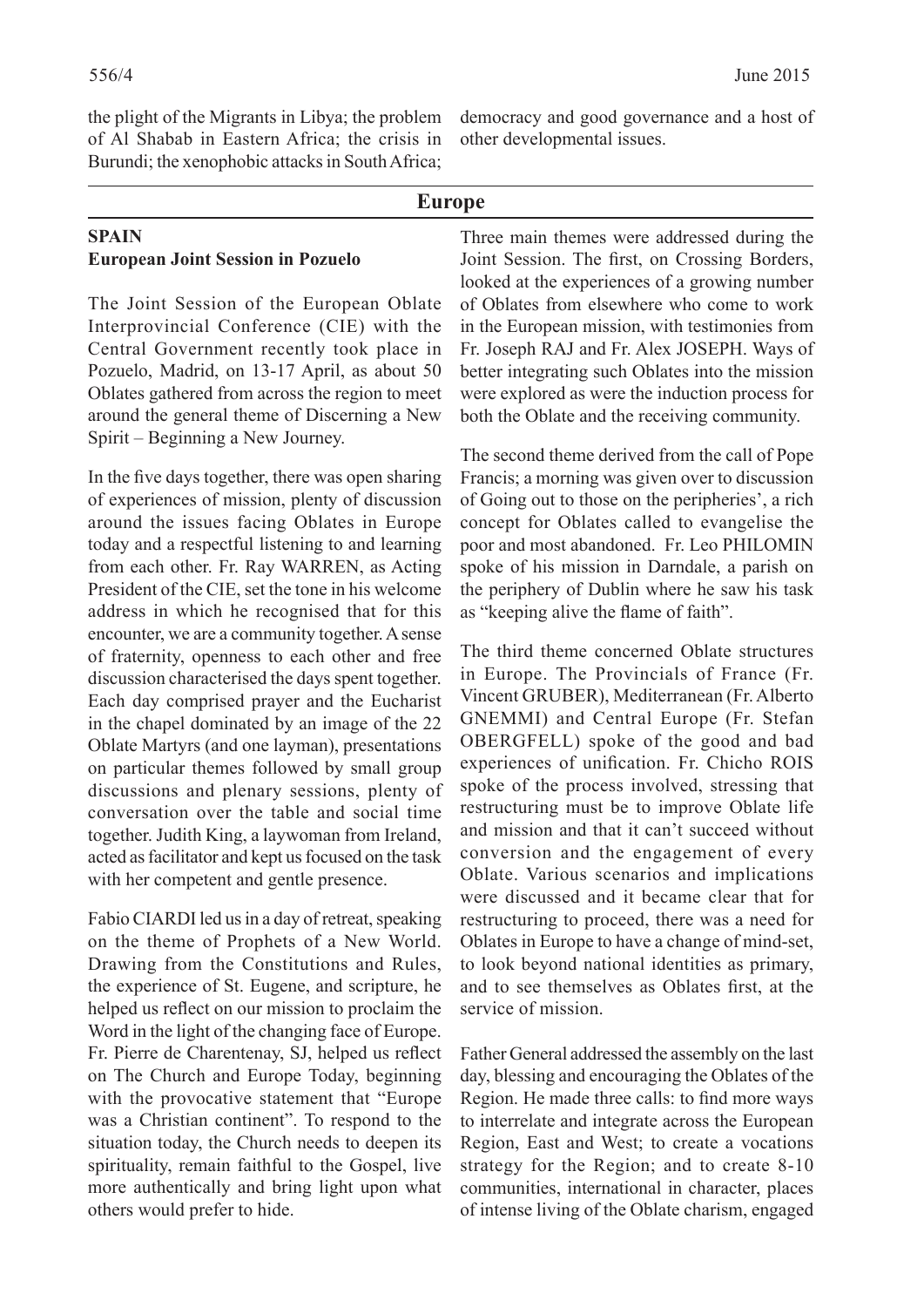with lay people and committed to mission to those on the peripheries of Church and society. (Kevin MCLAUGHLIN)

# **POLAND Preparing for Oblate World Youth Days**

For the fifth time, the Oblates will be hosting special "Oblate World Youth Days" in conjunction with the international WYD that will take place in Krakow, Poland, on 26-31 July, 2016. The Oblates of Poland are inviting young people associated with the charism of St. Eugene de Mazenod, to come together in Wroclaw on 20- 25 July. Wroclaw is the largest city in western Poland. It is situated on the River Odra in the Silesian Lowlands of Central Europe, about 145 miles / 233km from Krakow.

During the Oblate event, there will be catechetical sessions; meetings with the Oblate superior General, Fr. Louis LOUGEN, and the Provincial of the Polish Province, Fr. Antoni BOCHM; a Festival of Nations; concerts; skits; and the Way of the Cross.

Preparations for the Oblate youth festival are under way. Fr. Tomasz, MANIURA, Oblate youth coordinator, has been asked to be in charge of the preparations. A website and registration materials are being prepared.

This will be the fifth meeting of Oblate youth in connection with a World Youth Day. Previous gatherings took place in Germany (2005), Australia (2008), Spain (2011) and Brazil (2013).

The 2016 Oblate WYD will have special significance since that will be the year of the 200<sup>th</sup> anniversary of

the founding of the Congregation. From the very beginning of this band of missionaries, the members shared their faith, their mission and at times, even part of their home with young members of the Christian Association of Aix.

The origin of World Youth Day goes back to an encounter of Pope St. John Paul II with youth at St. Peter's Square in Rome.

In 1984 at the close of the Holy Year of Redemption, over 300,000 young people from around the world responded to the invitation of Pope St. John Paul II for an International Jubilee of youth on Palm Sunday in St. Peter's square. Looking out to the crowds who answered his invitation he said, "What a fantastic spectacle is presented on this stage by your gathering here today! Who claimed that today's youth has lost their sense of values? Is it really true that they cannot be counted on?" It was at this gathering that the Holy Father entrusted to the youth what is now known as the World Youth Day Cross, to be carried throughout the world as a symbol of the love of Christ for humanity.

The following Palm Sunday, coinciding with the United Nation's International Year of the Youth, Our Holy Father took the opportunity to welcome the youth of the world to Rome again. Later, he announced the institution of World Youth Day on December 20, 1985, and the first official WYD was held in 1986. (http:// worldyouthday.com/)

Further information will be provided, as it becomes available from the organizers of Oblate World Youth Day. (www.oblaci.pl)

# **Canada-United States**

### **UNITED STATES Death of former Assistant General**

Father John KING, former Assistant General, died at the Oblate community in Tewksbury, Massachusetts, on 2 May 2015, at the age of 86. Until about a year ago, he had lived as a hermit and served as chaplain to a community of contemplative nuns. Each day, the religious women gathered with Fr. King to pray and celebrate the Eucharist. The rest of their day was spent in solitude with the Lord.

The first thirty years of Fr. King's life as an Oblate priest were filled with activity and accomplishments. He was professor of theology at the Oblate scholasticate in Washington, D.C. He was a consultant to some bishops during the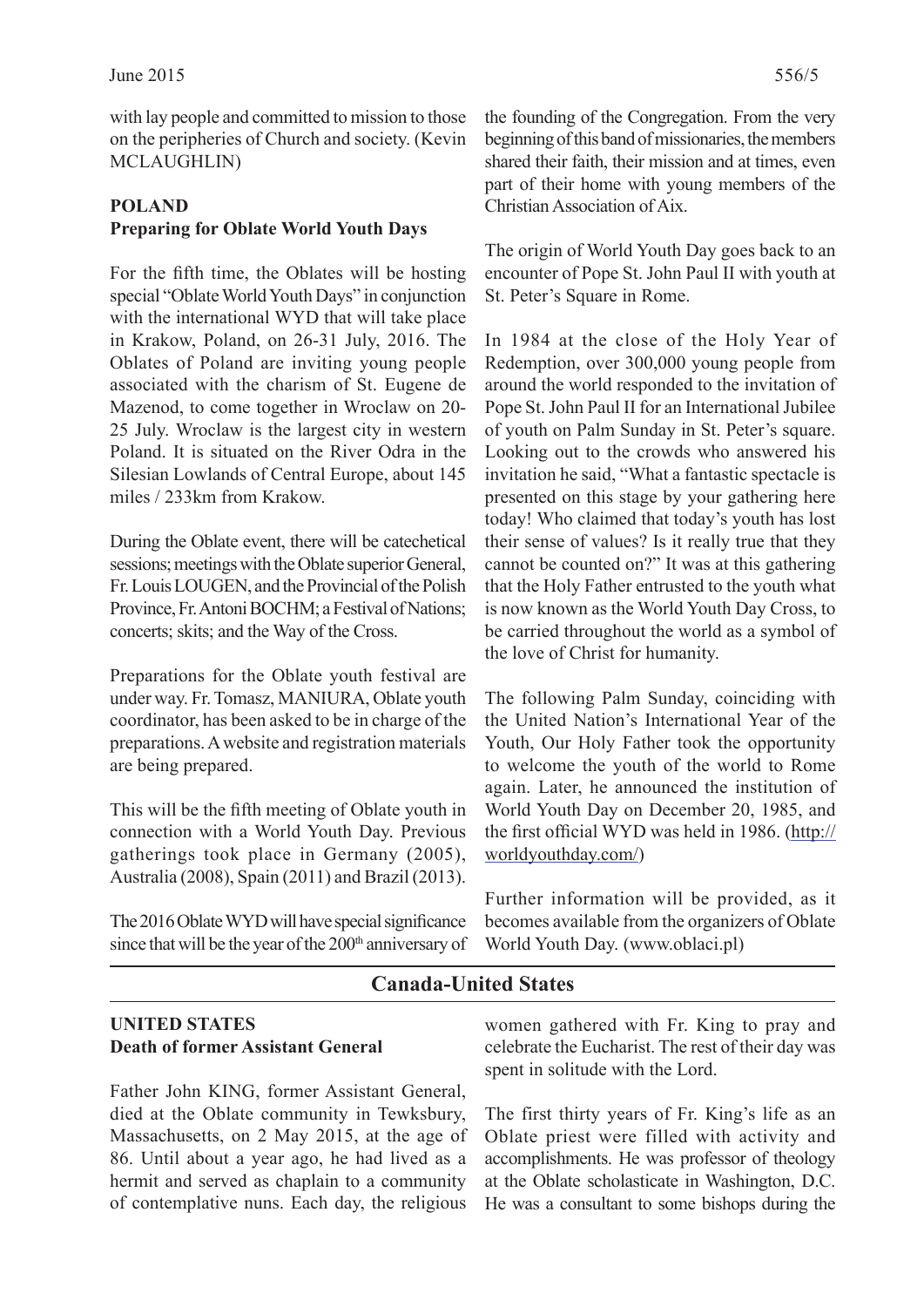Second Vatican Council in the 1960's. From 1963 until 1966, he was superior of the Studium in Rome. When the Assistant General Fr. Thomas REDDY was named provincial of the former Eastern Province of the United States, the Superior General, Fr. Léo Deschâtelets, and his Council named Fr. King to replace Fr. Reddy. From 1968 until 1972, he served as Assistant General in Rome and then, from 1972 until 1974, as General Councilor for the United States Region. Upon completion of his service in Rome, he went to the Oblate mission in Puerto Rico and, a few years later, he worked among Hispanic Catholics in Lowell, Massachusetts.

While he lived this very active life, he felt a call deep within himself to seek the Lord in a more profound way. He asked his Oblate superiors for permission to explore a more contemplative life-style. What began as an experiment became a way of life.

In an edition of the Oblate review, *Oblatio*, Fr. Harry WINTER, wrote an article about Oblates at Vatican II: an Initial Survey (*Oblatio* I [Nov. 2012, 3]: 335-53). In a section about Fr. King, he wrote: "... when the then five provinces of the USA held the 'First American Regional Conference on Mission and Unity,' in Natick, MA, from Oct. 14- 18, 1974, King had a major role in organizing and leading the conference. The report contains King's role in the evaluation session on the final day. 'For Fr. John King, Regional Councillor, it was a joyful experience, but not without pain and ambiguity; as one participant had remarked earlier, ambiguity is increasingly recognized as part of the life of the poor and, therefore, of Oblate life also. Looking over his seven years as Councillor, Jack observed that the Spirit is certainly at work in the Congregation, adding that he now found more support and less façade in the Oblates of today.' The fourth and last resolution voted by the Conference was 'That Fr. John King be thanked and commended for the leadership he has given to the American Region over the past seven years."

#### **UNITED STATES Oblate School honors Bishop Guillermo Steckling, OMI**

*On May 7, 2015, Oblate School of Theology in San Antonio, Texas, presented Honorary Doctorates*  *to Liberation Theology Founder, Gustavo Gutierrez, O.P., and to former Oblate Superior General, Bishop Guillermo STECKLING. Below are excerpts from the speech which the school's president, Fr. Ron ROLHEISER, delivered to the audience prior to the presentation of the honorary doctorate to Bishop Steckling.* 

I had the privilege of serving on our General Council in Rome for six years with Guillermo as our Superior-General. I also had the privilege of living in the same house and community with him during those six years. I want to highlight some things about his leadership, both in its substance and its style. First, substance:

When Guillermo was elected as our Superior-General he replaced Marcello ZAGO, who wasn't easy to replace. Marcello was bigger than life and in a good way. He was charismatic leader who worked 24 hours a day and had a major new idea every hour. He did a lot of visioning and did some writing for John Paul II, and, as our Superior General, took the Congregation to many strategic parts of the world. But those successes had a downside. By the time Fr. Zago completed his time as Superior-General, all that expansion had stretched our resources dangerously thin. So when Guillermo became our Superior-General he inherited a congregation that was very much alive and very strategically-placed, but one that had also over-reached and needed to consolidate some things. As well, he also replaced a legend, a charismatic figure as big as life. No easy tasks!

And he did both tasks exceptionally well. He provided a quiet, strong leadership that helped to consolidate us and also take us to some new places. Interestingly: During his leadership the Oblates opened several new missions, and they were opened because they were in the poorest parts of the world. The needs of the poor trumped our need to consolidate.

Guillermo's years of leadership were characterized by 3 things: By solidifying our provinces, delegations, and communities, he helped make us a stronger congregation; by solidifying our communities internally in terms of prayer and hospitality to each other, he helped make us a more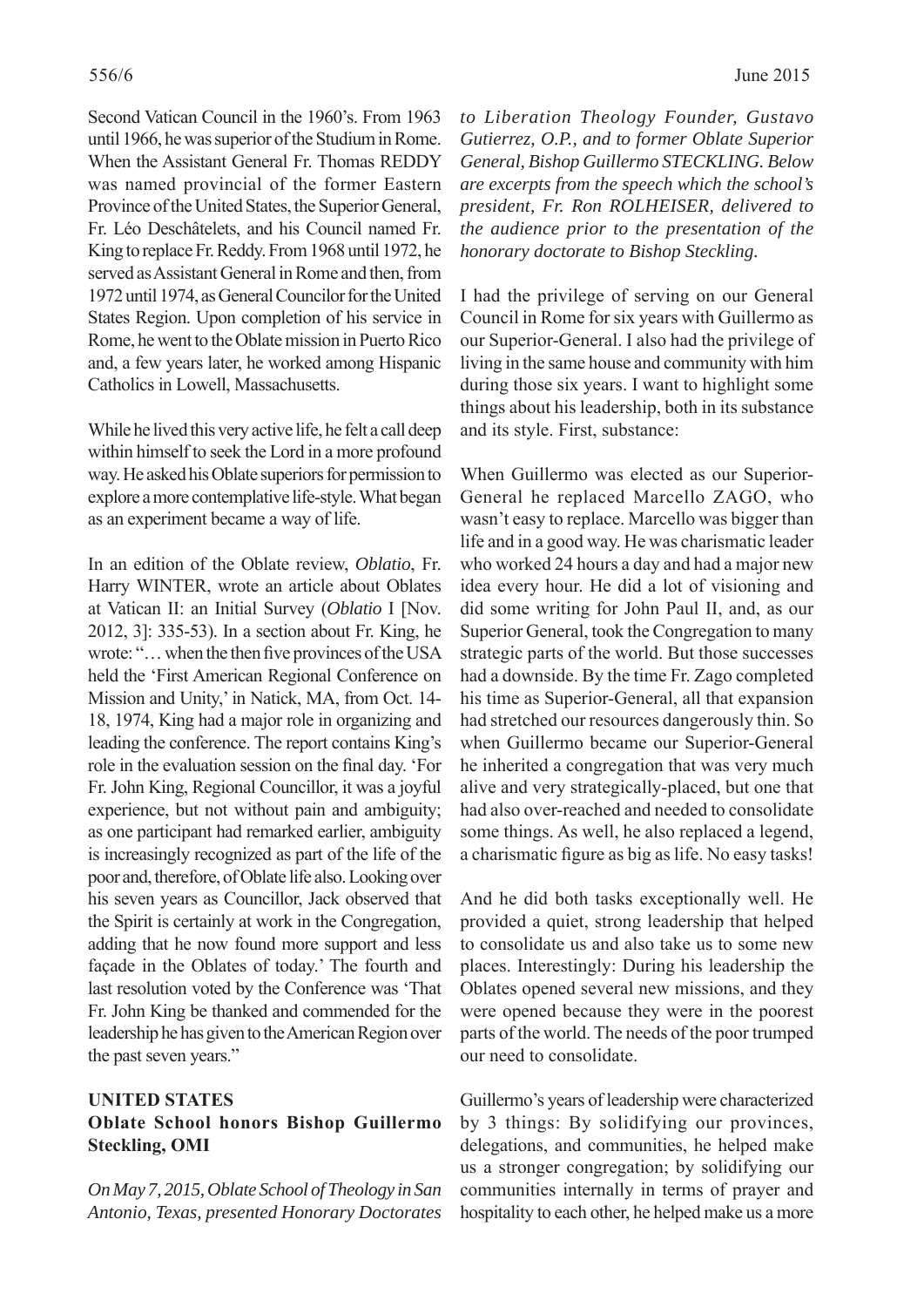prayerful and hospitable congregation; and in new outreach to the poorest of the poor, he helped make us a congregation more in touch with the poor.

That was the substance of leadership. What was its style? Leadership style is also substance, as Pope Francis is showing us. Sometimes how we do things has as much impact as what we do!

How did Guillermo do things as our Superior General? His leadership was very much characterized by three things: he listened – always listened and spoke last; He was gentle and patient – handled everyone with understanding and gentleness, he never broke the bruised reed; and he was always calm and steady – "this is to be expected, this comes with the territory, this too will pass;" a model of servant-leadership – he did away with the "head table."

And why, more particularly, are we are honoring him with an honorary doctorate?

To put it in one line: Oblate School of Theology is honoring him for his role in leadership in the Oblate Congregation, but especially for his dedication and service to the poor, to whom he has given his life, both in rural barrios and in Roman offices

As a young man, Guillermo had a vision of himself as a missionary – but his vision of this was of himself working with the poor, on the ground, in the barrios, wearing khakis and a sweatshirt, taking on the "smell of the sheep". And for the first years of his missionary life, that's what he did, he lived and worked with the poor; but, as the old saying goes, life is what happens to us while we are planning our lives. He got called to Rome by the Oblate community and he spent the next 18 years of his life there,

serving the poor, but in a place far away from the smell of the sheep, in Roman offices.

But, as I shared, he did serve the poor there: always ensuring that we were seeing things through the prism of the poor.

Finally, after 18 years, he was released and happily returned to work with the poor in Paraguay but that was soon interrupted by a call from Pope Francis to become a Bishop in a diocese that was experiencing a lot of struggle. And again he left the barrios of the poor, this time for an episcopal office. But, again, ultimately, he did this for the poor.

St. Paul said: "I can live with lots and I can live with little, but always it is for the same reason, to serve Christ." Guillermo has also, in his life, his words, and his commitments, has recast those words to say: "I can live in the barrios and I can live in an ecclesial office, but always it is for the same reason, to serve the poor."

- And so, Bishop Guillermo … for your selfless leadership in the church and in the Oblate Congregation,
- For providing a model of servant-leadership,
- For providing a model of how someone can serve the poor, no matter where circumstance takes them,
- For providing a model of what the word OBLATE means which we, here at Oblate School of Theology, can show to our students and can use to challenge ourselves,
- And, most of all, for your selfless serving of the poor for nearly 50 years,

Oblate School of Theology is proud to bestow on you the highest honor we can give, an Honorary Doctorate of Pastoral Leadership.

# **Africa-Madagascar**

### **SOUTH AFRICA A** journey toward reunification

For several years, there has been discussion on various levels concerning a possible reunification of the three Oblate provinces of South Africa. Over the past year, this discussion has taken

on a fresh impetus with various Task Forces appointed by the provincial leadership to further the process.

One step in the process took place at a workshop on 27-29 April 2015, when a total of 28 Oblates representing the Central, Northern and Natal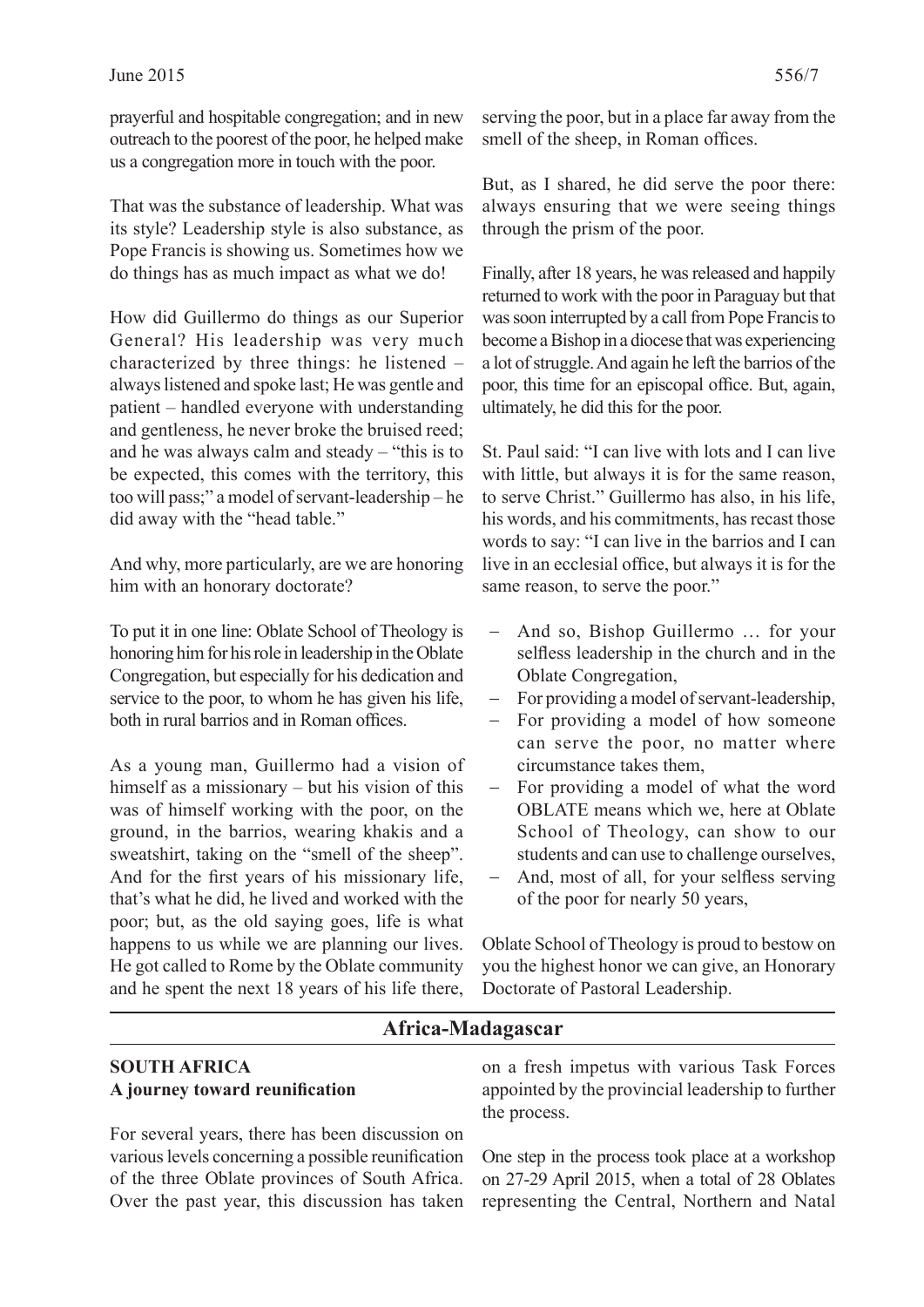provinces met in Durban to fraternise and to share their hopes, fears and expectations for carrying on the Oblate charism in South Africa, planted there at the express wish of St. Eugene de Mazenod.

The group heard about the foundation of the Oblate mission in South Africa and the eventual "division" or "separation" that pastoral necessities called for in order to carry on the mission. In the 1850's there was a need for the fast-growing Church in South Africa to be divided into Apostolic Vicariates and Prefectures for pastoral reasons. Thus, Oblate missionaries were appointed as bishops: Bishop Charles-Constant JOLIVET as Apostolic Vicar of Natal; Bishop Anthony GAUGHREN as Apostolic Vicar of Orange Free State; and Fr. O. MONGINOUX as Apostolic Prefect of the Transvaal. This division was an incentive for the Oblates to support their brothers in their apostolic task by founding Oblate Units in these vicariates. For a long period of time, the bishops were also provincials of the Oblates in their territories until well into the 20<sup>th</sup> century.

The Workshop was greatly honoured by the presence of the Superior General via Skype. He congratulated the Oblates of the three Provinces for having taken it upon themselves to give life to the ongoing process. He called on the Oblates to revisit the 2010 Chapter's call and make it a basis for the foundation of the proposed Province. He invited the Provinces to see the ongoing process as a call of the Holy Spirit to look deep into the Oblate life and mission in terms of reinvention and redefining our Mission.

He said the fundamental questions that should not depart from the heart of every Oblate at this moment are: "What is the reality of South Africa today?" "What is the Lord calling us to do as OMI in South Africa?" "What is the Church calling us to do today", "Where is He calling us to be?" He enjoined Oblates to keep the hope alive because he notices a very strong movement of the Holy Spirit. He further called on Oblates of the Provinces to espouse the life of simplicity; to make themselves accessible at all times; to be present in the lives of their people; to be truly Oblates! He finally enjoined us to involve, in this process, all the Oblates; this can only be possible if there is accountability and transparency in the process through communication.

He invited the Provinces (animators and leadership) to involve the Region in the discernment process, to involve the General Councillor for Africa-Madagascar (who, before the General began his chat, greeted the gathering via Skype and expressed happiness for the progress recorded thus far), and finally to involve the General Administration. He ended his chat with a strong and passionate call to the animators, leadership and every single Oblate: "COMMUNICATE! COMMUNICATE!! COMMUNICATE!!!" (Fr. Emmanuel YOUNGTEN TEMSWANG)

#### **NAMIBIA The poor become poorer**

"Twenty-five years after its independence, Namibia is a politically stable country and is growing economically. One of the biggest problems we have to face, however, is the distribution of the wealth produced. We see the gap between haves and have-nots increase every year. The rich get richer and the poor get poorer. But we have an efficient judicial system, which emphasizes the responsibility of government and also, corrupt ministers are likely to be brought to trial and end up in prison", this is how His Exc. Msgr. Liborius Ndumbukuti NASHENDA, Archbishop of Windhoek and President of the Episcopal Conference of Namibia, in Rome for their "Ad limina" visit, describes the situation in the African country to Agenzia Fides.

"Since independence there has not been a civil war. In this period of time there have been three Presidents. None of them wanted to stay longer than two terms of five years each, as required by the Constitution", said the Archbishop. He explains that "the pastoral priorities have changed compared to the past. We are no longer in the emergency of the times of the war of independence, and now we can carry out an ordinary pastoral program focused on the teaching of the Gospel. Next to this, we place the emphasis on social programs to alleviate poverty. We have invested in particular in schools, and this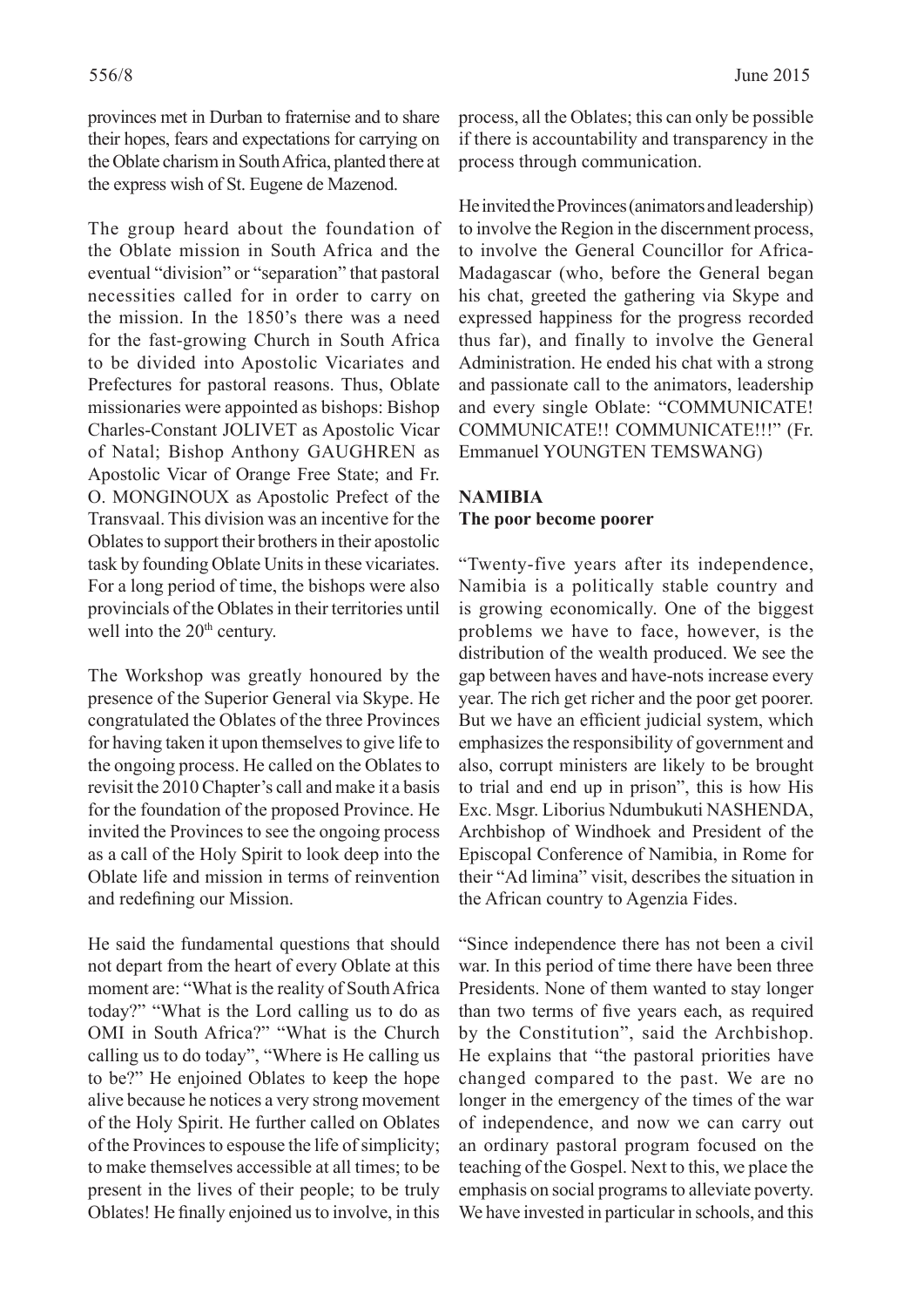is our biggest contribution to the development of the Country. In economic terms, we can do little but we are contributing to the formation of a new class of managers and entrepreneurs for the future development of Namibia".

"We have also invested heavily in health centers, especially in rural areas, where medical care is not easily accessible. Since 1998 we have also been carrying out a prevention program against the spread of HIV and AIDS and distributing antiretroviral drugs for those who have contracted the virus and the disease. Particular attention is given to orphans whose parents have died of AIDS", added Mgr. Nashenda.

As for relations with the State, he says: "We have good relations with state authorities, pursuant to an agreement of understanding, to the point that we have designated a person to liaise between the Episcopal Conference and the government. We cooperate but we remain a voice independent from the authorities. The government still appreciates our efforts and provides subsidies to our schools and hospitals", concluded the President of the Episcopal Conference.

The Republic of Namibia owes its name to the Namib Desert together with that of the Kalahari. The capital city is Windhoek. It is bordered to the north with Angola and Zambia, to the east with Botswana and to the south with South Africa; the west overlooks the Atlantic Ocean. It has an area of 824 292 square kilometers and has a population of 2,220,000 inhabitants, of whom 444,000 are Catholics. There are 3 ecclesiastical districts. (Agenzia Fides)

#### **MADAGASCAR Meeting of** *formandi*

A meeting of young OMI in first formation in the OMI-Madagascar Delegation was held at St. Eugene de Mazenod Scholasticate, Fianarantsoa, from 8 to 13 April 2015. It went well. The participants, that is to say the formandi and all formators of three stages of formation (pre-novitiate, novitiate, scholasticate), came in full force and were all satisfied with this large gathering. Our young men participated

well in group work and in each plenary session. We mention, among others, the contribution of Archbishop Fulgence Rabemahafaly who gave a presentation on the consecrated life. A meeting with Christians and with those in formation for religious Congregations in Fianarantsoa also distinguished this gathering.

The meeting was organized during this second year of the *Triennium* devoted to formation where the keywords were "The new spirit" and "Poverty". One of the main objectives of the meeting is contained in the general theme: "Young people in First Formation, responsible for the future of the Congregation." Indeed, the Congregation needs motivated young men of great maturity, manifest in all its dimensions (human, spiritual, intellectual) during and after their First Formation.

The young men are quite convinced that this meeting has united, encouraged and motivated them to more actively respond to the call of Christ in the Congregation. It is up to them and the formators to do the follow-up so that it all becomes a reality, lived daily! That's the great challenge after the meeting!

We humbly state that the meeting could take place because there was the collaboration of others: fellow Oblates and Oblate communities, missions and parishes with Christians in their care in Madagascar. Yes, thanks to this collaboration, especially from the financial perspective, the Delegation and the Formation Commission were able to organize it properly. Thanks a lot! (*Commission Formation OMI - MADAGASCAR*)

### **CENTRAL PROVINCE OF SOUTH AFRICA A funeral in a boxing arena!**

When Fr. Leo D'AES died on May 8, 2015, one of the issues to be decided was where to hold his funeral rites. For 44 years, he had been pastor of St. Rose Church in Bloemfontein. It was obvious to those who knew him that the church would never hold the many people who would want to celebrate his life and pray him into eternal life. Therefore, the funeral, presided by Archbishop Jabulani NXUMALO, was held in the Bochabela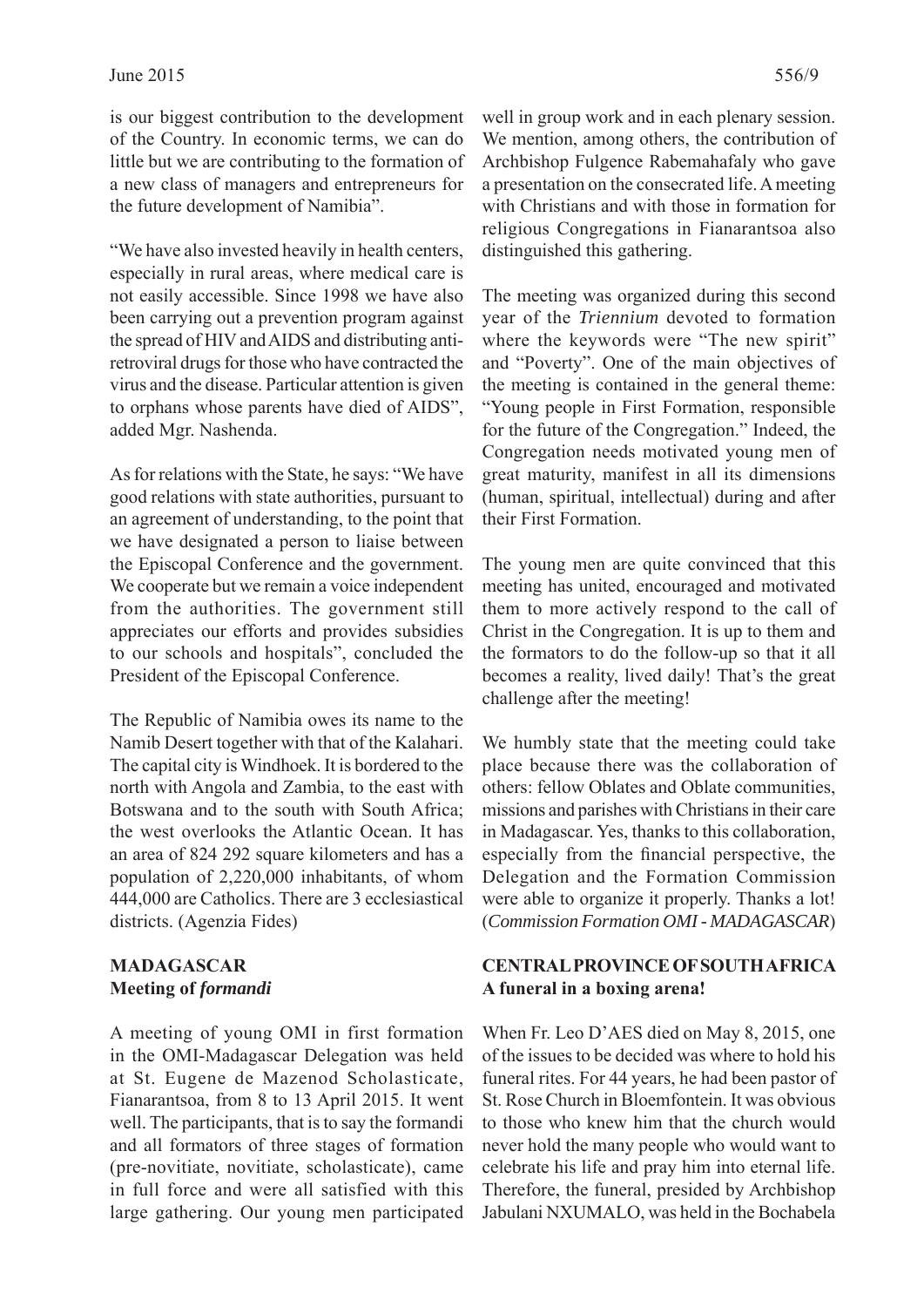Arena; usually the Arena hosts boxing matches!

Fr. D'Aes was born in Antwerp, Belgium, in 1929. He professed his first vows as an Oblate in 1948 and was ordained a priest in 1954. The following year, he received his obedience to South Africa where he quickly learned English and Sesotho. After serving in various parishes, he was transferred to St. Rose Mission, Bloemfontein, in 1971 and remained there for 44 very active years.

Dividing the parish into a number of Small Christian Communities, encouraging neighbourhood Gospel sharing and mutual care for each other as well as training of lay ministers became the pastoral strategy for which he worked untiringly. This vision of empowerment of laity within the church became central to his whole life's work and he maintained this till the end. In this regard he was seen as prophet of his time.

Fr D'Aes' other passion was for education. Throughout his long tenure at St Rose parish, he

managed St. Mary's Primary and St. Bernards High Schools. It was a time of change and political uncertainty; strong dedicated leadership was required and he had this in abundance. He turned both schools into top academic institutions in a society that was clamouring for good education.

Since his time in a parish in Edenburg, he was called "Pheello", meaning perseverance or insistence. This was characteristic of his entire ministry. He was an energetic, untiring, uncompromising and courageously outspoken advocate and priest for those in his care. He served a term as Vicar General in the Archdiocese of Bloemfontein and as District Superior for his Oblate Community but most of all he was present to his parish throughout a stormy political period, a true compass giving support and encouragement though his development initiatives as well as his solid preaching and training. (http://omi-bfn.blogspot.it/; see also some music from the funeral http://y2u.be/ ejwIk-pAgq8)

### **Latin America**

#### **FRENCH GUYANA A multicultural mission**

*Fr. Vincent GRUBER, provincial of France, recently visited the Mission of Guyana. Here are some of his observations.*

I had the joy of discovering some important aspects of the realities of Guyanese society and of the Diocese of Cayenne, last March 27 till April 9. The 14 Oblates, coming from France, Haiti, Brazil, Laos, Vietnam and Cameroon, shared with us their joys and their sorrows, their convictions and their questions concerning the Oblate mission within the mission of the local Church.

It is an changing missionary story, marked by the arrival from France of some Oblates to serve the Hmong in 1977; then other arrivals of Oblates coming from Haiti in 2001; and finally the arrival of a Brazilian Oblate in 2006.

Guyanese society is facing today, as in the past, the challenges of welcoming and "living together"

with people of different cultures. In the past, the melding of populations from Africa and Europe gave the Guyanese a Creole culture. In recent decades, and even more now, the establishment of two Hmong villages; the widespread presence of Brazilians, the arrival of Haitian families; the Surinamese refugees following the civil war; the arrival of migrants from Santa Lucia; the settling of Amerindian groups; the development of businesses by Chinese families: all this creates a new people in French Guyana who need help in living together and in witnessing to their faith in the midst of the challenges of integration. One sees a total transformation of Guyana which has seen the Guyanese Creole go from 70% of the population in 1990 to 30% in 2014

I note some points shared at the meeting of all the Oblates of the mission, on Easter Tuesday: they appear to be happy in their work and happy to be among Oblates. Their main concern is the clarification of the Oblate nature of this mission. How to live our Oblate identity? Should they have more than monthly meetings? The mission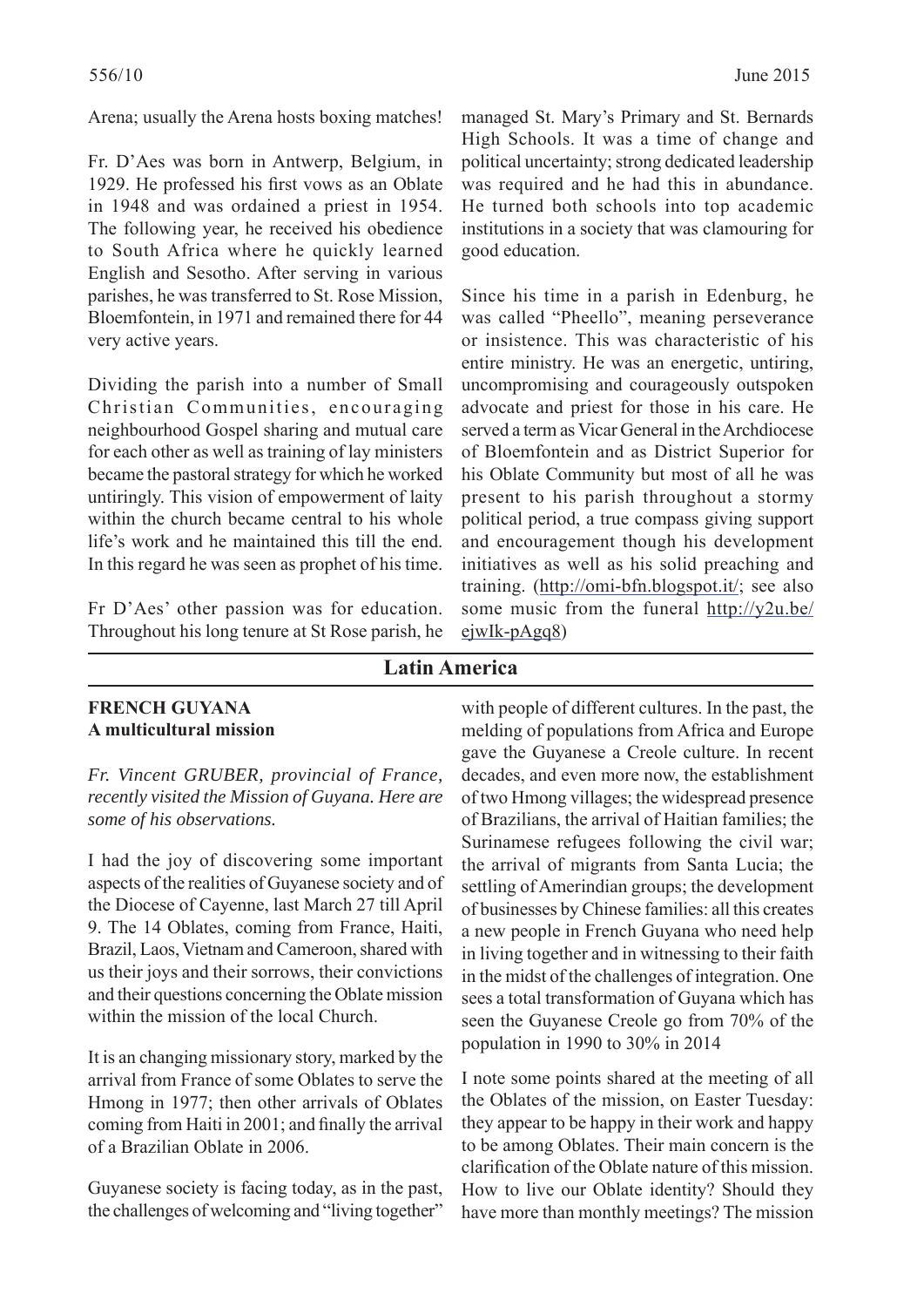to the Hmong for 30 years has to be developed in view of greater integration with the other cultures present.

Cultural groups could be organized according to their languages and traditions, provided that with them, there is a gradual ecclesial integration. Some ask how to have a parish with faithful of different languages and cultures and at the same time, to focus their attention on newcomers who settle on unoccupied land, as well as on the Haitian neighborhood church communities and the Brazilian Ecclesial Communities in the neighborhoods.

Here as elsewhere, the Oblates are known for being close the people and specialists in difficult missions. There are many peripheries where the Oblates could go (hospitals, prisons….).

In the light of these realities and in the context of the situation of the Catholic Diocese of Cayenne, our Oblate missionary group needs to clarify its missionary charism and its place in the Church. Considering what the Oblates have built in terms of pastoral and missionary presence among different populations, some missionary goals in service of the local Church may be emerging:

- Develop the mission to the ethnic minorities in an integrated and comprehensive pastoral care of migrants as small ecclesial communities, according to the languages of the neighborhood and brought together in a common parish setup.
- Found missionary parishes with their various pastoral services, made up of faithful of an intercultural mosaic, as new neighborhoods develop.
- Reach out to the farthest away and poorest, not touched by the Church, especially newcomers and young people (more than half of the Guyanese population), the Amerindians, not to mention specialized chaplaincies: prison, health, community building, etc. ... (France Omi Infos n° 10 – April 2015)

# **BRAZIL Final chapter for the Brazil Central delegation**

The *Communiqué* of the most recent plenary session of the Central Government announced the following: "Following a long process of dialogue about the future of this Delegation together with the Province of Brazil, the Provincial of the Anglo-Irish Province in Council suppressed the Delegation of Brazil Central. Fr. Ray WARREN and his Council expressed their gratitude and appreciation for the ministry rendered by the Oblates of this Delegation during the years of its existence.

"The Superior General confirmed this decision with the unanimous consent of his Council in plenary session on May 18, 2015, which will become effective on July 23, 2015. By then, the members of the former Delegation will have received their new obediences."

In December 2012, the Anglo-Irish Province's delegation in Brazil had celebrated its 50<sup>th</sup> anniversary. At that time, one of the long-time Oblate missionaries in the delegation, Fr. Tom MURPHY, explained the underlying missionary spirit of the delegation. Among other comments, he said: "The classical theology of Mission implied ecclesiastical colonialism. The mission "ad gentes" consisted in converting the pagans, introducing them to the truths of the faith, and baptizing them. It was a theology and a pastoral practice that did not respect the cultural and religious values of those recipients of evangelisation. There was little or no consideration for the fact that, even in socalled 'pagan' civilizations, there exist religious rites of passage, of initiation, an indigenous religious expression.

"The Second Vatican Council changed the Church profoundly. The theology of mission was treated in a different manner. Mission was no longer "mission ad gentes" in the colonialist, triumphalist sense, but rather it was "receptio apud populum" - that is, a reception, an insertion, a welcome into the life of the people.

We Oblates arrived in Brazil with the old mission theology. However things did not work out as we expected: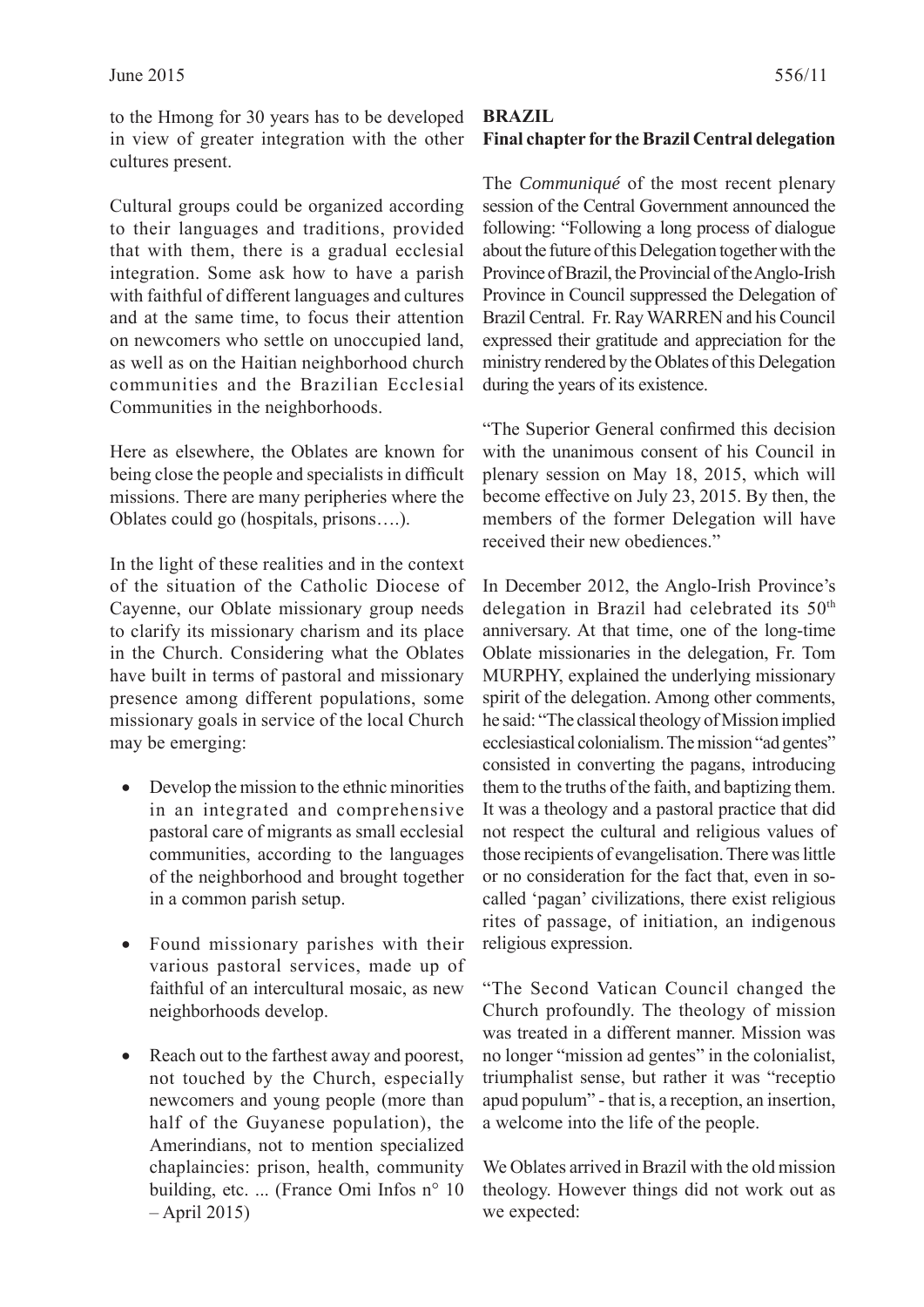- We came to teach and we were taught.
- We came to evangelise (in the classical sense), and we were evangelised.
- We came to teach Gospel values and we learned the values which are so much part of your makeup: your welcome, your hospitality, your generosity, your warmth,

your solidarity, your compassion. You taught us the profound meaning of sharing, of neighbourliness.

- We came to preach the Good News, and you were the Good News for us.
- We came to show the way and we became companions on the journey."

#### **Asia-Oceania**

#### **KOREA MISSION 25th anniversary of Oblate presence**

On the feast of St. Eugene de Mazenod, May 21, 2015, Bishop Matthias Lee of Suwon joined the Oblates and their friends to celebrate the 25 th anniversary of the arrival of the fi rst Oblate missionaries in 1990. During the celebration, they heard a congratulatory message from the Oblate Superior General, Fr. Louis LOUGEN.

In 1986, Fr. Marcello ZAGO, Superior General, approached some Italian Oblates about the possibility of their opening a mission in Korea. After four years of preparation, Fr. Vincenzo BORDO and Fr. Mauro CONCARDI arrived in Seoul on May 12, 1990. In a 2006 interview with *omiworld.com*, Fr. Vincenzo spoke about the Korea they met upon their arrival:

"As soon as we arrived, we started to inquire about the Korean Church and society in order to understand the situation. We soon realized that the circumstances were very different from the expectations we had had while in Italy. We found out that the *implantatio ecclesiae* had already been accomplished. The Korean Church was very well organized and self-sufficient in personnel and in structures. All the bishops were Koreans, and for every parish, there was an average of two Korean priests. We also found that Korean society was, economically speaking, very rich, secularized, nationalistic and very proud of itself. We realized in a short time that neither the Church nor the country needed our presence there.

"So we started, with the other two Oblates

who arrived in the following years, Giovanni ZEVOLA and Maurizio GIORGIANNI, a series of meetings, reflections, and seminars to help us understand our presence in Korea. We came to this conclusion: if the Church is a hierarchical institution (bishops, parish priests and teachers), they don't need us. But if the Church of Jesus is a communion of charisms as Saint Paul said (Rom.12,4-11) and Vatican II teaches, then there is a place for us as religious in the prophetic ministry, and as Oblates, in the missionary dimension of the Church. So we wrote a short document in which we, as Oblates, identified four areas of involvement.

"Working for the formation of local vocations; helping the local church on weekends; working for the poor people, according to our charism; and the formation of lay people.

"(Korea) is also a secularized society. (When we arrived there, the Sunday Mass attendance was 80%; now we are below 30%!). In addition, this society is very proud of itself and has a strong sense of nationalism. For this reason, it doesn't very well accept a foreign presence. As for the Catholic Church, they don't need us and our money because it is a well-established Church, economically speaking, and with human resources. In spite of all these problems and difficulties, the name of the Oblates is well known and respected within society, considering our courage to face the most difficult and challenging problems within this society (foreign workers, hospitals, street people…) and within the local Church, because of our humble and constant collaboration with the local clergy and our work in the formation of lay people. For 16 years now, we are involved in the mission to secularity and we are doing quite well in this field."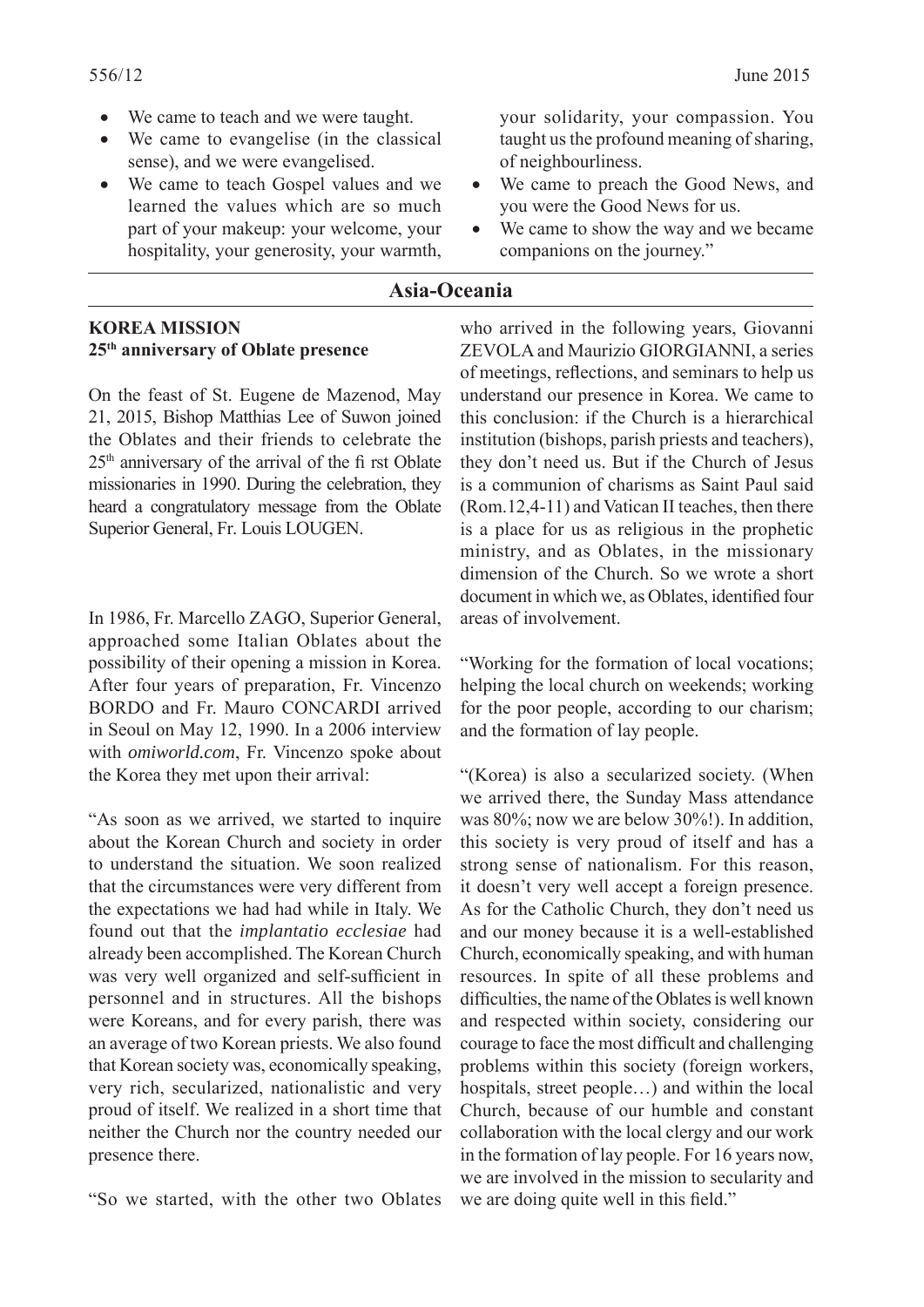Now, 25 years later, according to our OMI Personnel, there are 6 priests and 2 scholastics. Korea is juridically a Mission of the Delegation

of Japan under the aegis of the Province of Colombo, Sri Lanka.

| <b>Anniversaries for July 2015</b> |                            |                            |                      |  |
|------------------------------------|----------------------------|----------------------------|----------------------|--|
|                                    | 70 Years of religious life |                            |                      |  |
| 1945.07.16                         | 08485                      | Bro. Fernand Savard        | Notre-Dame-du-Cap    |  |
| 65 Years of religious life         |                            |                            |                      |  |
| 1950.07.16                         | 08858                      | Fr. Joseph Bouvet          | Notre-Dame-du-Cap    |  |
| 1950.07.25                         | 08961                      | Fr. Rafael Alvarez         | Mediterranean        |  |
| 1950.07.25                         | 08948                      | Fr. Aladino Garmón         | Mediterranean        |  |
| <b>65 Years of priesthood</b>      |                            |                            |                      |  |
| 1950.07.01                         | 07691                      | Fr. Hugues Barbeau         | Notre-Dame-du-Cap    |  |
| 1950.07.02                         | 08102                      | Fr. Jozef Pielorz          | Poland               |  |
| 1950.07.09                         | 07858                      | Fr. Maurice Blackburn      | Lacombe              |  |
| 60 Years of religious life         |                            |                            |                      |  |
| 1955.07.25                         | 10454                      | Bro. Nicolás Fernández     | Mediterranean        |  |
| 1955.07.25                         | 10455                      | Bro. Misael Prado          | Mediterranean        |  |
| 1955.07.25                         | 10108                      | Fr. Alejandro Villafañe    | Argentina-Chile      |  |
| 1955.07.26                         | 09962                      | Fr. Jacques Léger          | Notre-Dame-du-Cap    |  |
| 1955.07.26                         | 09973                      | Fr. Maurice Lesage         | Notre-Dame-du-Cap    |  |
| 1955.07.26                         | 09971                      | Fr. Jean-Marie Pépin       | Notre-Dame-du-Cap    |  |
| 1955.07.26                         | 09968                      | Fr. Noël Poisson           | Notre-Dame-du-Cap    |  |
| 60 Years of priesthood             |                            |                            |                      |  |
| 1955.07.03                         | 09218                      | Fr. André Marion           | France               |  |
| 1955.07.10                         | 08662                      | Fr. William Clark          | <b>United States</b> |  |
| 1955.07.10                         | 08999                      | Fr. Rik Demol              | Belgium & Holland    |  |
| 1955.07.10                         | 08833                      | Fr. Waclaw Gorniak         | Poland               |  |
| 1955.07.10                         | 08749                      | Fr. George Mclean          | <b>United States</b> |  |
| 1955.07.10                         | 08898                      | Fr. Willy Staes            | Belgium & Holland    |  |
|                                    |                            |                            |                      |  |
| 50 Years of priesthood             |                            |                            |                      |  |
| 1965.07.04                         | 11003                      | Fr. Gabriel Jadaud         | France               |  |
| 1965.07.04                         | 11029                      | Fr. Guy Midy               | France               |  |
| 1965.07.04                         | 11004                      | Fr. Bernard Noyer          | France               |  |
| 1965.07.05                         | 10606                      | Fr. John Sherman           | Australia            |  |
| 1965.07.25                         | 10627                      | Fr. Klemens Klein-Hessling | Central European     |  |
| 1965.07.25                         | 10848                      | Fr. Anton Lösing           | Central European     |  |
| 1965.07.25                         | 10820                      | Fr. Heinrich Rink          | Central European     |  |
| 1965.07.25                         | 10630                      | Fr. Elmar Theisen          | Central European     |  |
| 25 Years of religious life         |                            |                            |                      |  |
| 1990.07.16                         | 13239                      | Fr. Brian E. Harris        | Australia            |  |
| 1990.07.24                         | 13414                      | Fr. Tarcisius Eko Saktio   | Indonesia            |  |
| 1990.07.24                         | 13392                      | Fr. Supriyanto Simon Heru  | Indonesia            |  |
| 1990.07.24                         | 13391                      | Fr. Rudi F.X. Rahkito Jati | Indonesia            |  |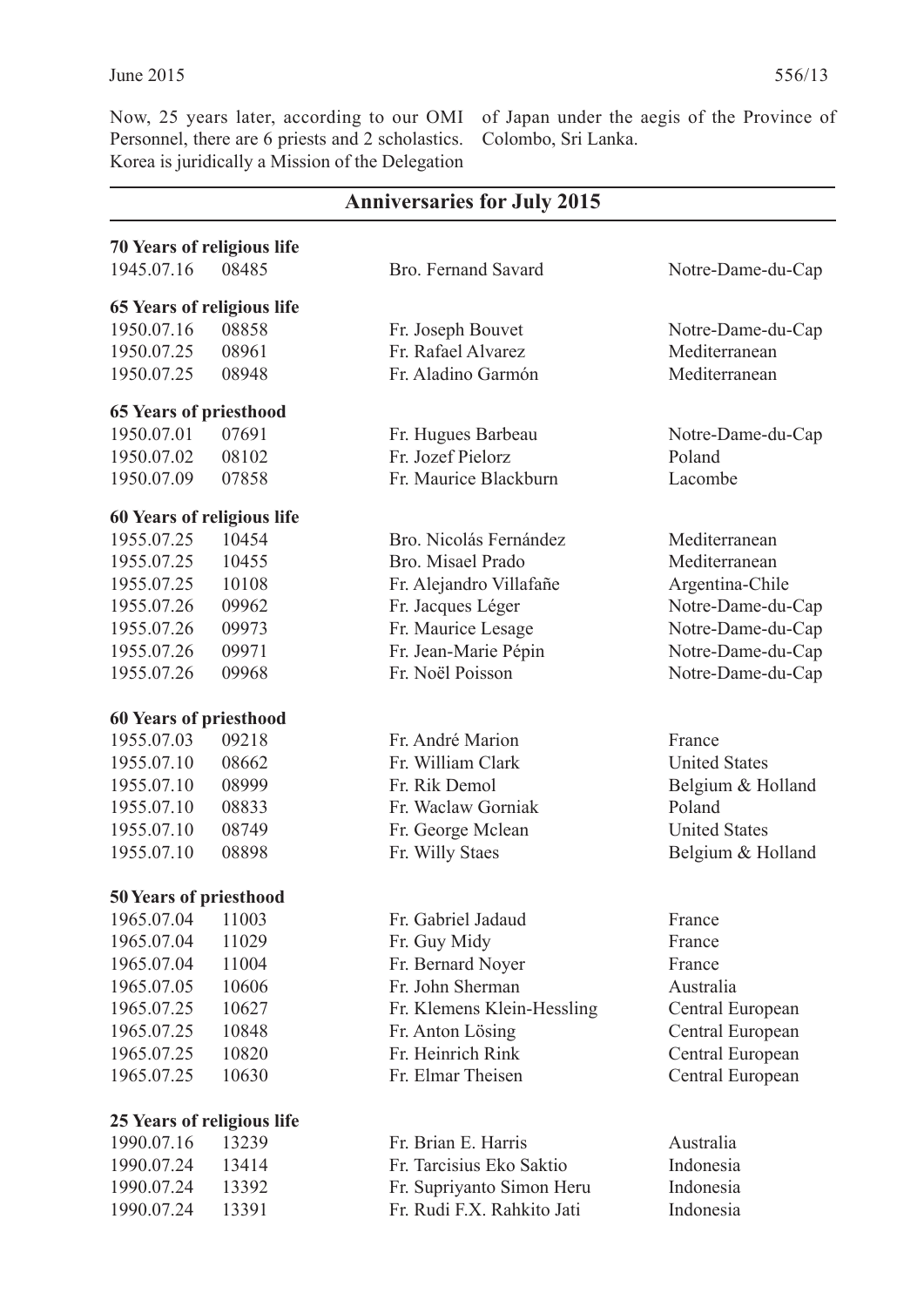# **25 Years of priesthood**<br>1990.07.13 12843

1990.07.13 12843 Fr. Harry Dyer Australia<br>1990.07.21 12987 Fr. José Valter Ferreira da Luz Brazil 1990.07.21 12987 Fr. José Valter Ferreira da Luz Brazil<br>1990.07.28 12772 Fr. Alfred M. Tönnis Central European Fr. Alfred M. Tönnis